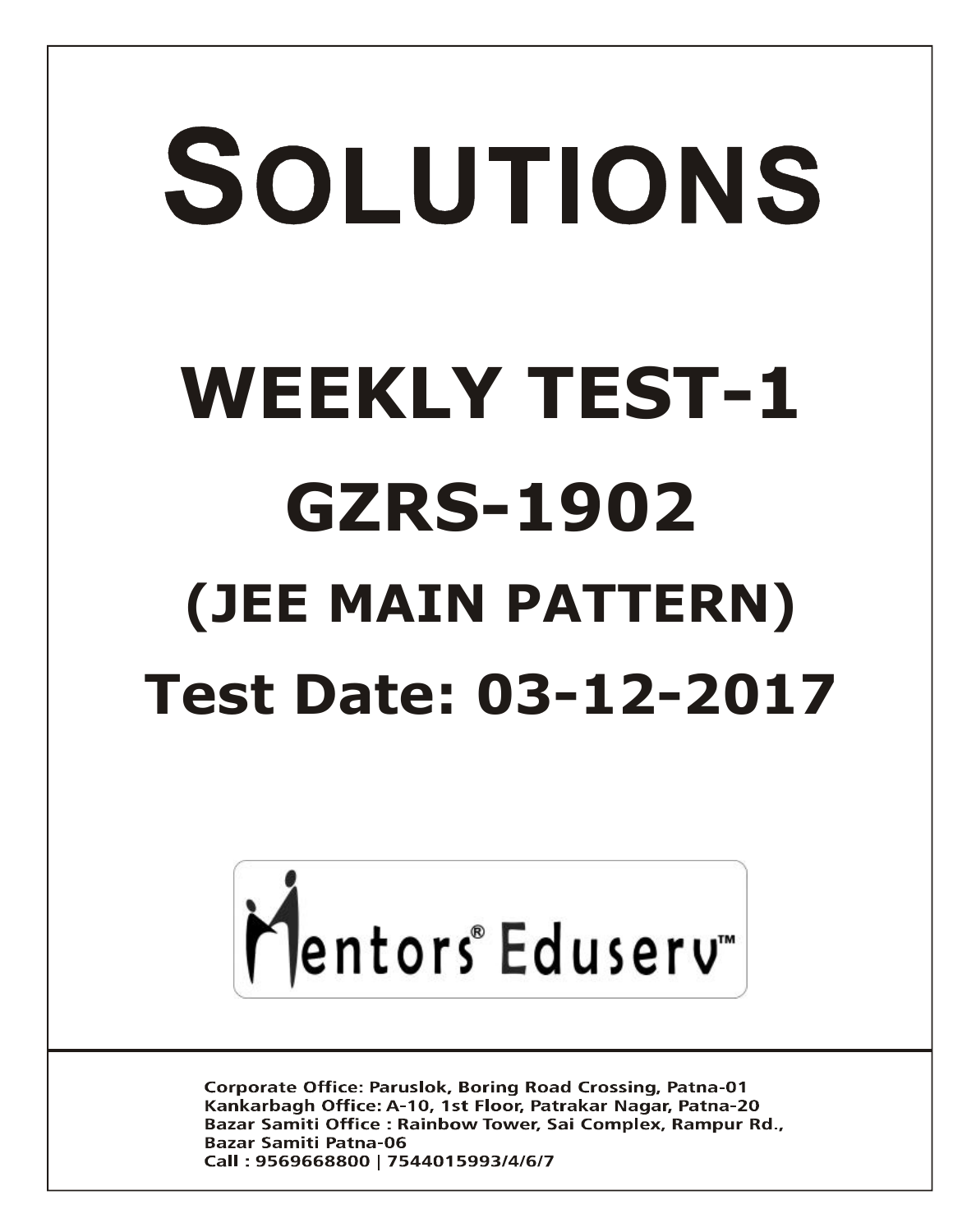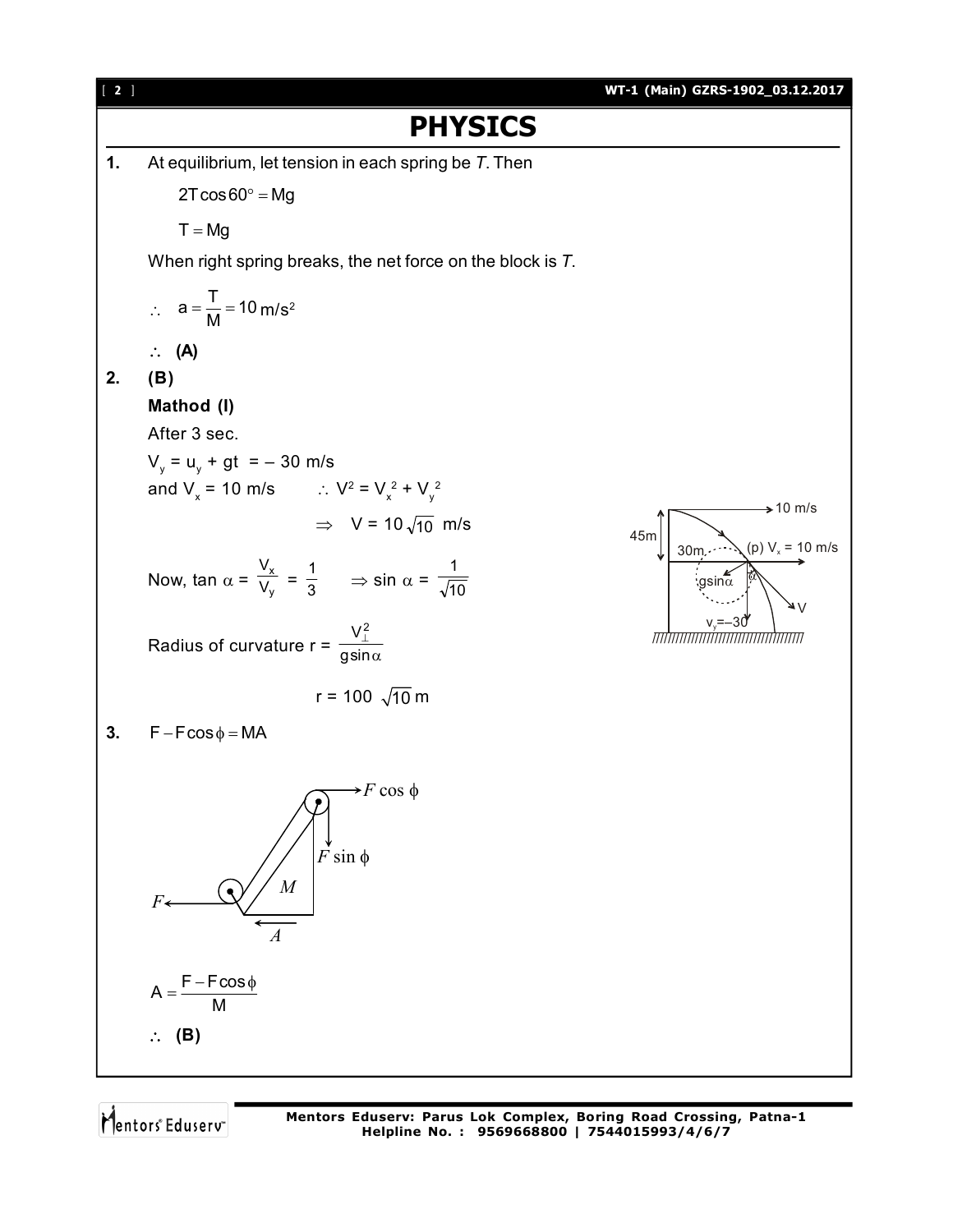

 $r = \frac{1}{a_n}$ 2 a v

vector.

Radius of curvature r<sub>min</sub> means v is minimum and  $\mathsf{a}_\mathsf{n}$  is maximum. This is at point P when component of velocity parallel to acceleration vector becomes zero, that is  $u_{\parallel} = 0$ .

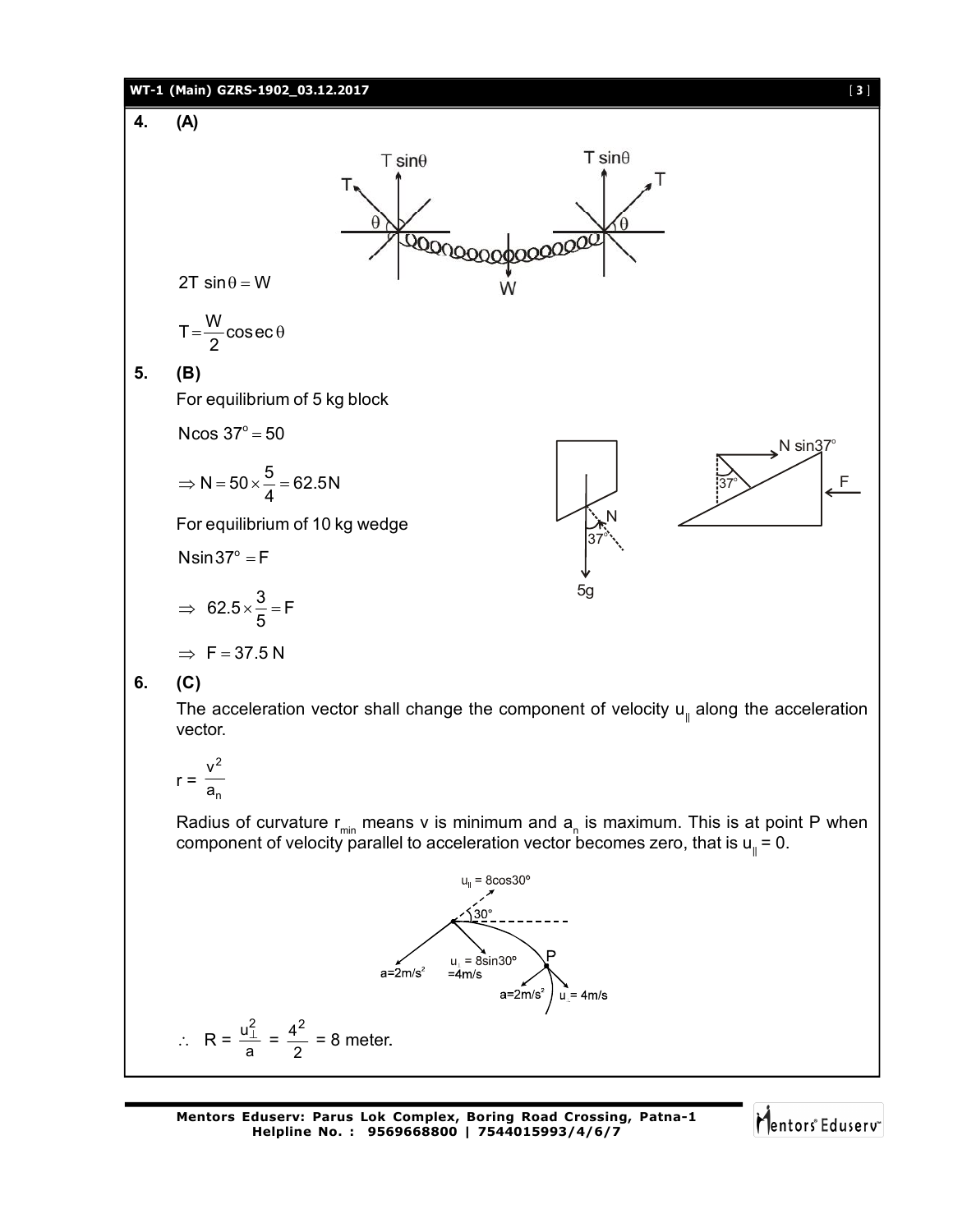**7. (B)**

For the angle ' $\theta$ ' normal reaction between A & B becomes zero, they ready to seprate. So, solve ' $\theta$ ' for  $N_{AB} = 0$ 

**8. (B)**

The resultant of  $\vec{a}$ ,  $\vec{b}$  and  $\vec{c}$  $\vec{a}, \vec{b}$  and  $\vec{c}$   $\,$  is of magnitude  $\,$  $\frac{x}{\sqrt{2}} + x + \frac{x}{\sqrt{2}}$  $\frac{x}{2}$  + x +  $\frac{x}{\sqrt{2}}$  whcih is equal to the resultant of  $\vec{d}$ and  $\ddot{\mathsf{e}}$  .

đ

 $90^\circ$ 

So,

 $\sqrt{2}x + x = \sqrt{2}y$ 

$$
\Rightarrow y = \left(1 + \frac{1}{\sqrt{2}}x\right)
$$

$$
\Rightarrow y = \left(1 + \frac{\sqrt{2}}{2}\right)
$$

 $\Rightarrow$  y = | 1 +  $\frac{\sqrt{2}}{2}$  |  $(2)$ 

2

so,

$$
k = 2
$$

**9. (C)**

$$
R = \frac{u^2}{g} \sin 2\theta = \frac{u^2}{g}
$$

Velocity of take off at *P* or  $u = \sqrt{Rg} = \sqrt{90 \times 10} = 30$  m/s

 $x/\sqrt{2}$ 

45

 $\vec{a}$ 

 $v = \sqrt{u^2 + 2gsin\theta S}$  $[v \rightarrow$  velocity at point *O*]

$$
= \sqrt{(30)^2 + 2 \times 10 \times \frac{1}{\sqrt{2}} \times 80\sqrt{2}} = 50 \text{ m/s}
$$

**10. (A)**

FBD of 'A' and 'B'

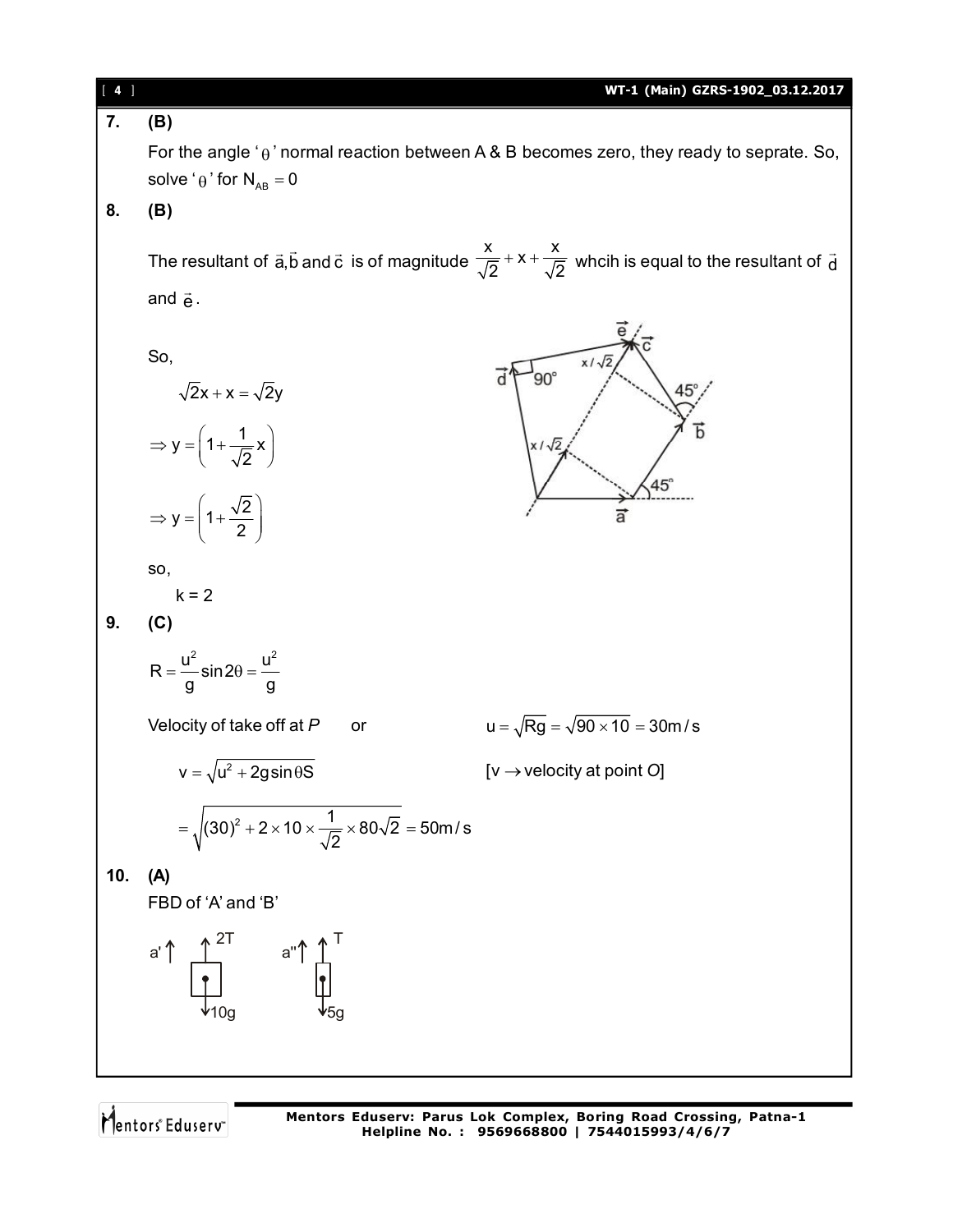#### **WT-1 (Main) GZRS-1902\_03.12.2017** [ **5** ]

As, froces and mass all are in ration 2 : 1 for blck ' A' and 'B'. So, their acceleration will be equal From constain realatio

a'+a" = a a'+2a' = a  $\Rightarrow$  a' = 1 m/s<sup>2</sup>

**11. (C)**

Let the block moves up with acceleration of 'a' m/s<sup>2</sup>, then as the person is moving up will

acceleration g  $\frac{3}{6}$  relative to string. Acceleration of person in ground frame will be

 $\vec{\mathbf{a}}_{\text{pg}} = \vec{\mathbf{a}}_{\text{ps}} + \vec{\mathbf{a}}_{\text{sg}}$  $\rightarrow$   $\rightarrow$   $\rightarrow$ pg  $a_{\rm{no}} = \left(\frac{-g}{2} + a\right)$  $\Rightarrow$  a<sub>pg</sub> =  $\left(\frac{-g}{6} + a\right)\downarrow$ So, mg – T = m $\left(a-\frac{g}{6}\right)$ 6  $-T = m\left(a - \frac{g}{6}\right)$  ............ (i) mg  $g$   $\int$  g/6 T and, for block  $T - \frac{mg}{2} = \frac{m}{2}a$ 2 2 ..............(ii)  $(i) + (ii)$ mg 3ma mg 2 2 6  $=\frac{3\pi}{2}-1$  $mg\left(\frac{1}{2} + \frac{1}{2}\right) = \frac{3ma}{2} \Rightarrow a = \frac{4g}{2}$  $\Rightarrow$  mg $\left(\frac{1}{2} + \frac{1}{6}\right) = \frac{3ma}{2} \Rightarrow a = \frac{4g}{9}$ **12. (A)**  $T = \frac{1}{4m_1m_2 + m_2m_3 + m_1m_3}$  $1''''2''''3$ 4 4  $m_1 m_2 + m_2 m_3 + m_1 m$  $m_1 m_2 m_3 g$  $+m_2m_3 +$ **13. (B)**  $v_{\rm B} \cos 30^{\rm o} = v_{\rm A} \cos 60^{\rm o}; \quad v_{\rm B} \frac{\sqrt{3}}{2} = \frac{3}{2}$  $\frac{v}{2} = \frac{3}{2}; \quad v_B = \sqrt{3} \text{ m/s}$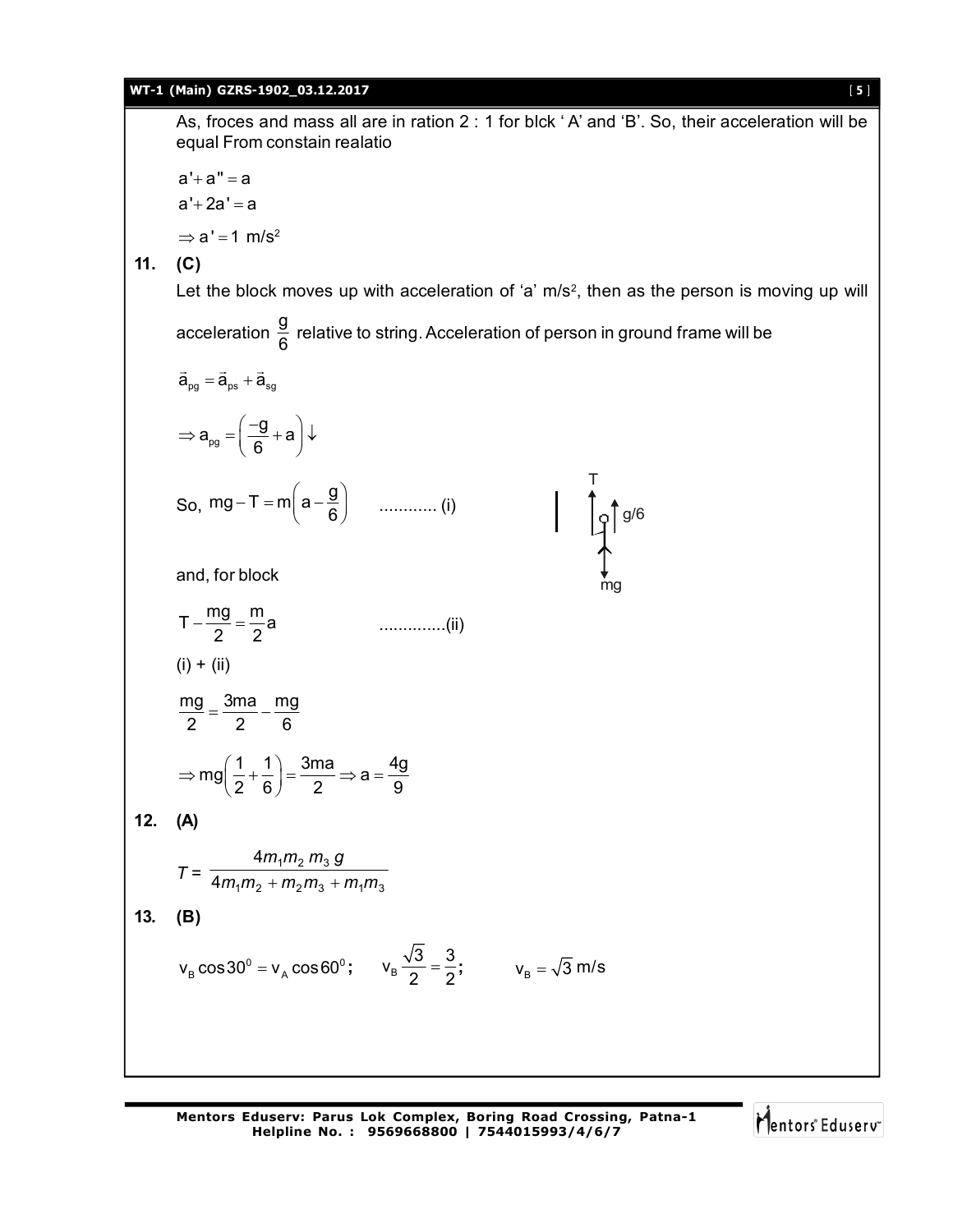#### [ **6** ] **WT-1 (Main) GZRS-1902\_03.12.2017 14. (C)**3. **(C)**  $T_1$ cos $30^\circ$  =  $T_2$ cos $30^\circ$  $\Rightarrow$  T<sub>1</sub> = T<sub>2</sub>  $(T_1 + T_2) \sin 30^\circ = mg$  $T_1 = T_2 = mg$  $30^{\circ}$   $\sim$  30°  $\theta$ m m (  $\mathsf{T}_2$  $\mathsf{T}_1$ T T sin $\theta$  = mg + T<sub>1</sub> sin30 $^{\circ}$ T sin $\theta$  = mg +  $\frac{mg}{2}$  .........(i) T cos $\theta$  = T<sub>1</sub>cos30° = mg $\times \frac{\sqrt{3}}{2}$ 2 .........(ii) dividing (i) and (ii)  $\tan \theta = \frac{3 \text{mg}/2}{\sqrt{2}} = \sqrt{3} \Rightarrow \theta = 60^{\circ}$ 3 mg / 2  $\theta = \frac{\sin \theta}{\sqrt{2}} = \sqrt{3} \Rightarrow \theta = 0$ **15. (B) 16. (D) 17. (C)** t is the time to reach ground.  $h = \frac{1}{2}$ 1 at<sup>2</sup>;  $|1-\frac{2}{25}|$ J  $\left(1-\frac{9}{25}\right)$  $\setminus$  $\Bigg(1-$ 25  $1 - \frac{9}{25}$  h =  $\frac{1}{2}$ a (t – 1) $^2$  $|1-\frac{2}{25}|$  $\bigg)$  $\left(1-\frac{9}{25}\right)$  $\setminus$  $\Bigg(1-$ 25  $\left(1-\frac{9}{25}\right) = \frac{(t-1)^2}{1^2}$ 2 t  $(t-1)$  $\frac{1}{25}$ 16  $=\frac{1}{2}$ 2 t  $(t-1)$ or  $\overline{5}$ 4  $=$   $\frac{1}{t}$  $t - 1$  $\therefore$  t = 5 sec  $h = \frac{1}{2}$ 1  $\times$  9.8  $\times$  5<sup>2</sup> = 122.5 m **(C) 18. (A)** This is the situation similar to elastic collision of ball impinging on floor and bouncing back. **19. (A)**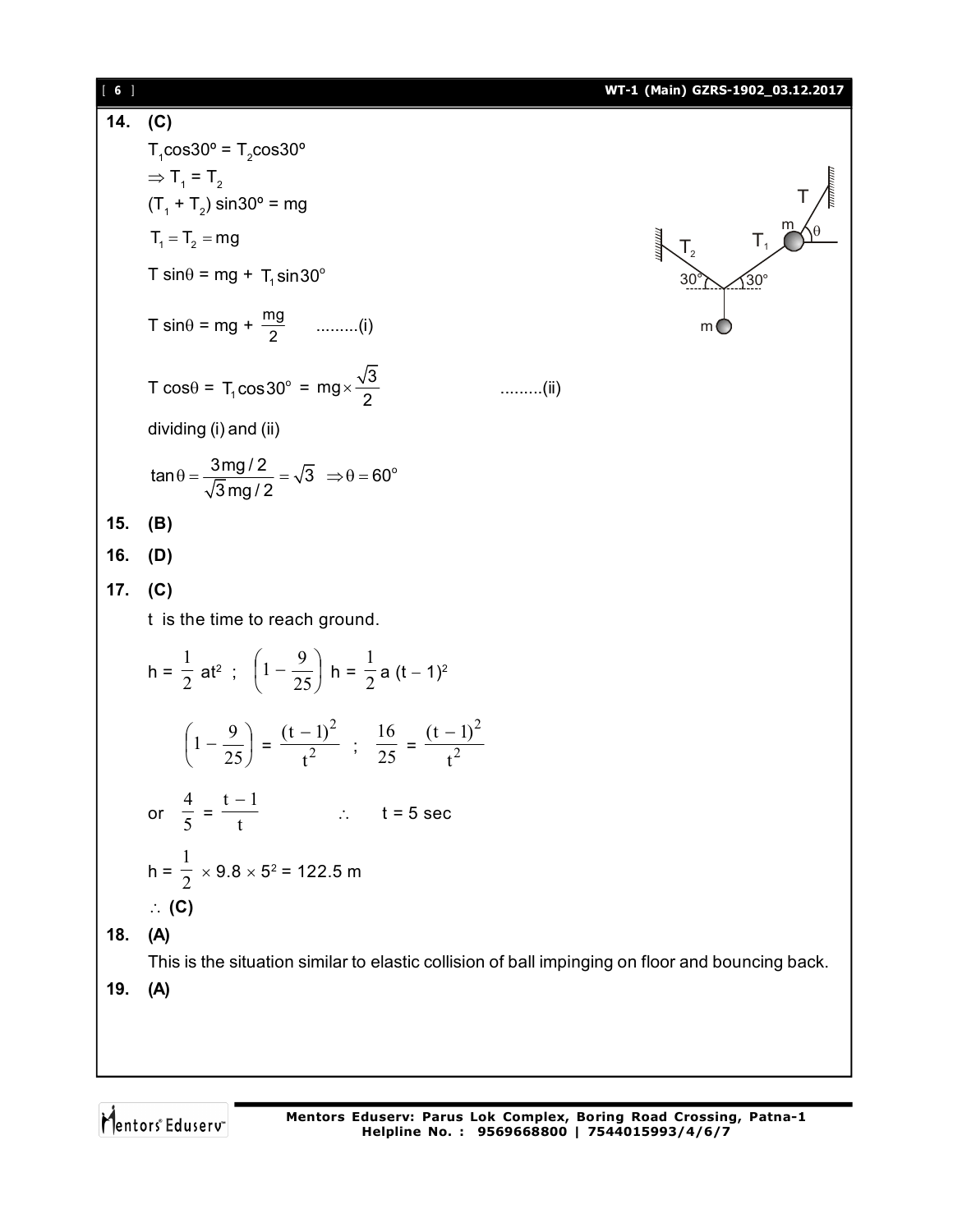#### **WT-1 (Main) GZRS-1902\_03.12.2017** [ **7** ]

**20. (C)** Given equation is  $\left(p + \frac{a}{V^2}\right)(V - b) = RT$  $\left(p+\frac{a}{V^2}\right)(V-b)=1$ We know that  $p + \frac{a}{\sqrt{2}} = \lfloor M L^{-1} T^{-2} \rfloor$  $\left[p + \frac{a}{V^2}\right] = \left[ML^{-1}T^{-2}\right]$ , P = pressure.  $\frac{1}{2}$  = [ML<sup>-1</sup>T<sup>-2</sup>  $\left[\frac{a}{V^2}\right]$  = [ML<sup>-1</sup>T<sup>-2</sup>]  $\left\lfloor \frac{a}{V^2} \right\rfloor = \left[ ML^{-1}T^{-2} \right]$  $a = [L^3]^2 [ML^{-1}T^{-2}] = [L^6][ML^{-1}T^{-2}] = [ML^5T^{-2}] \quad \left[ \because V \equiv \left[ L^3 \right] \right]$ **21. (B)** Value of 1 main scale division = a unit Now  $(n+1)$  vernier scale division = n main scale divisions = na units. Therefore, value of 1 vernier scale division =  $\frac{na}{(n+1)}$  $\frac{1}{(n+1)}$  units. Vernier constant = value of 1 main scale division – value of 1 vernier scale division  $= a - \frac{1}{n+1} = a \left( 1 - \frac{1}{n+1} \right) = \frac{1}{(n+1)}$  $a - \frac{na}{n+1} = a\left(1 - \frac{n}{n+1}\right) = \frac{a}{(n+1)}$  $-\frac{na}{n+1} = a\left(1 - \frac{n}{n+1}\right) = \frac{a}{(n+1)}$  units. **22. (D)** From f.b.d. 40 N  $\rightarrow$  T = 8√3 N f  $\frac{8\sqrt{3}}{10} \approx 0.35$ 40  $\mu = \frac{600}{10} \approx$ **23. (C)** Use homogenity of dimensión and use  $\mu \rightarrow$  Dimension less quantity  $\lambda \rightarrow$  meter **24. (C)** dx  $v \frac{dv}{dx} = 2x + 1$  $vdv = (2x + 1) dx$  $\int$ v  $\int_{0}^{x} v dv = \int_{0}^{x} (2x +$ x 0  $(2x+1)dx$   $\Rightarrow \frac{v}{2}$  $\frac{v^2}{2} = x^2 + x$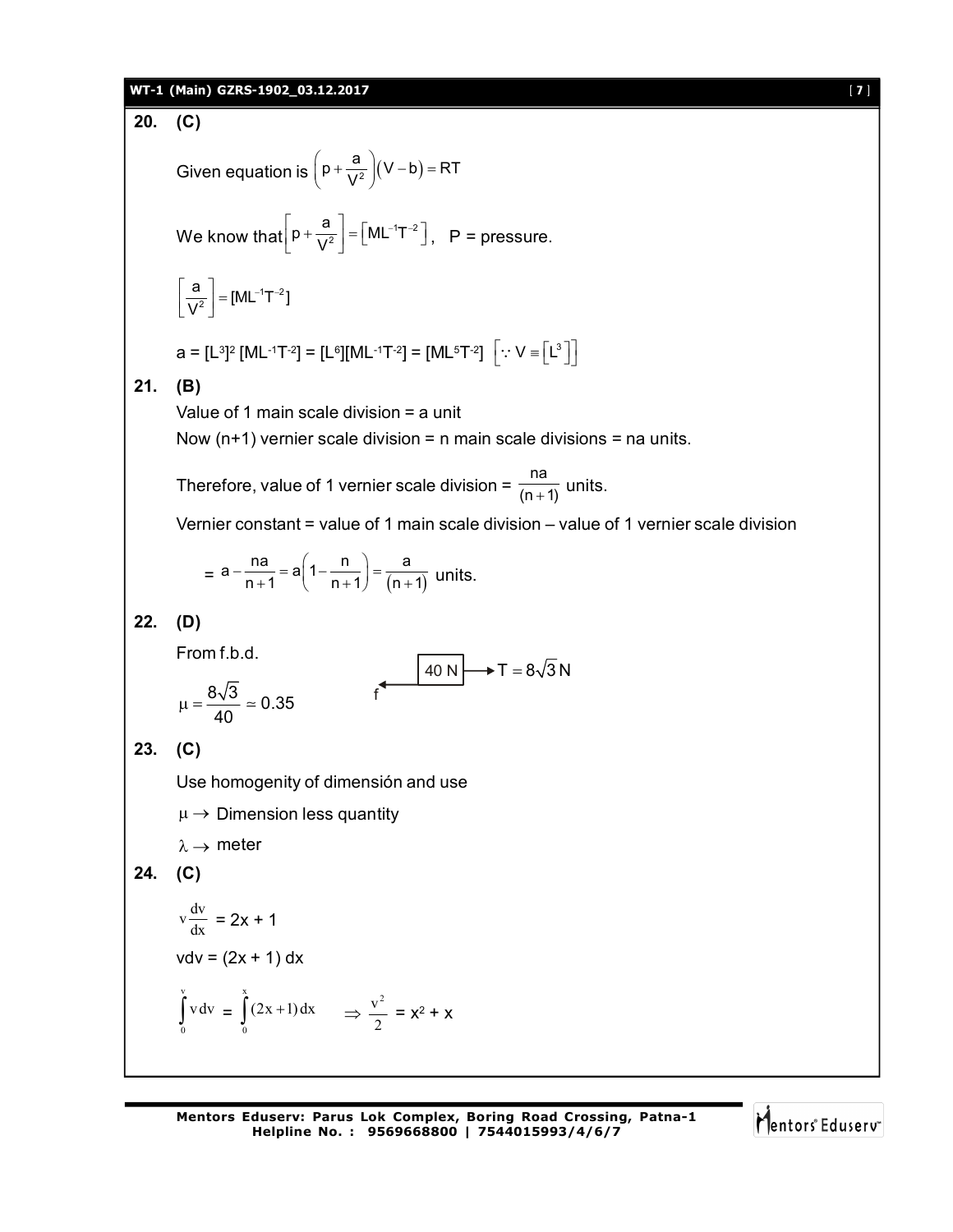The displacement of the body during the time t as it reaches the point of projection again

$$
\Rightarrow S = 0 \qquad \Rightarrow v_0 t - \frac{1}{2}gt^2 = 0 \qquad \Rightarrow t = \frac{2v_0}{g}
$$

During the same time t, the body moves in absence of gravity through a distance  ${\rm D}^\prime={\rm v}_0$ t , because in absence of gravity g = 0

$$
\Rightarrow D' = v_0 \left( \frac{2v_0}{g} \right) = \frac{2v_0^2}{g} \qquad \qquad \dots (i)
$$

 $\sqrt{1}$ 

In presence of gravity the total distance covered is

$$
= D = 2H = 2\frac{v_0^2}{2g} = \frac{v_0^2}{g}
$$
...(ii)

 $(i) \div (ii) \Rightarrow D' = 2D$ Hence **(C)**

### **26. (C)**

Time of travel of each stone = t

Distance travelled by each stone  $=\frac{2}{2}$  $=\frac{h}{2}$ 

For stone A, 
$$
\frac{h}{2} = \frac{1}{2}gt^2
$$
 i.e.,  $t = \sqrt{\frac{h}{g}}$   
For stone B,  $\frac{h}{2} = ut - \frac{1}{2}gt^2 = u\sqrt{\frac{h}{g}} - \frac{1}{2}g(\frac{h}{g})$ 

$$
\Rightarrow \frac{h}{2} = u \sqrt{\frac{h}{g}} - \frac{h}{2} \Rightarrow u \sqrt{\frac{h}{g}} = h
$$
  

$$
\therefore u = h \sqrt{\frac{g}{h}} = \sqrt{gh}
$$

The correct option is **(C)**

**27. (D)**

The free body daigram of hoop is



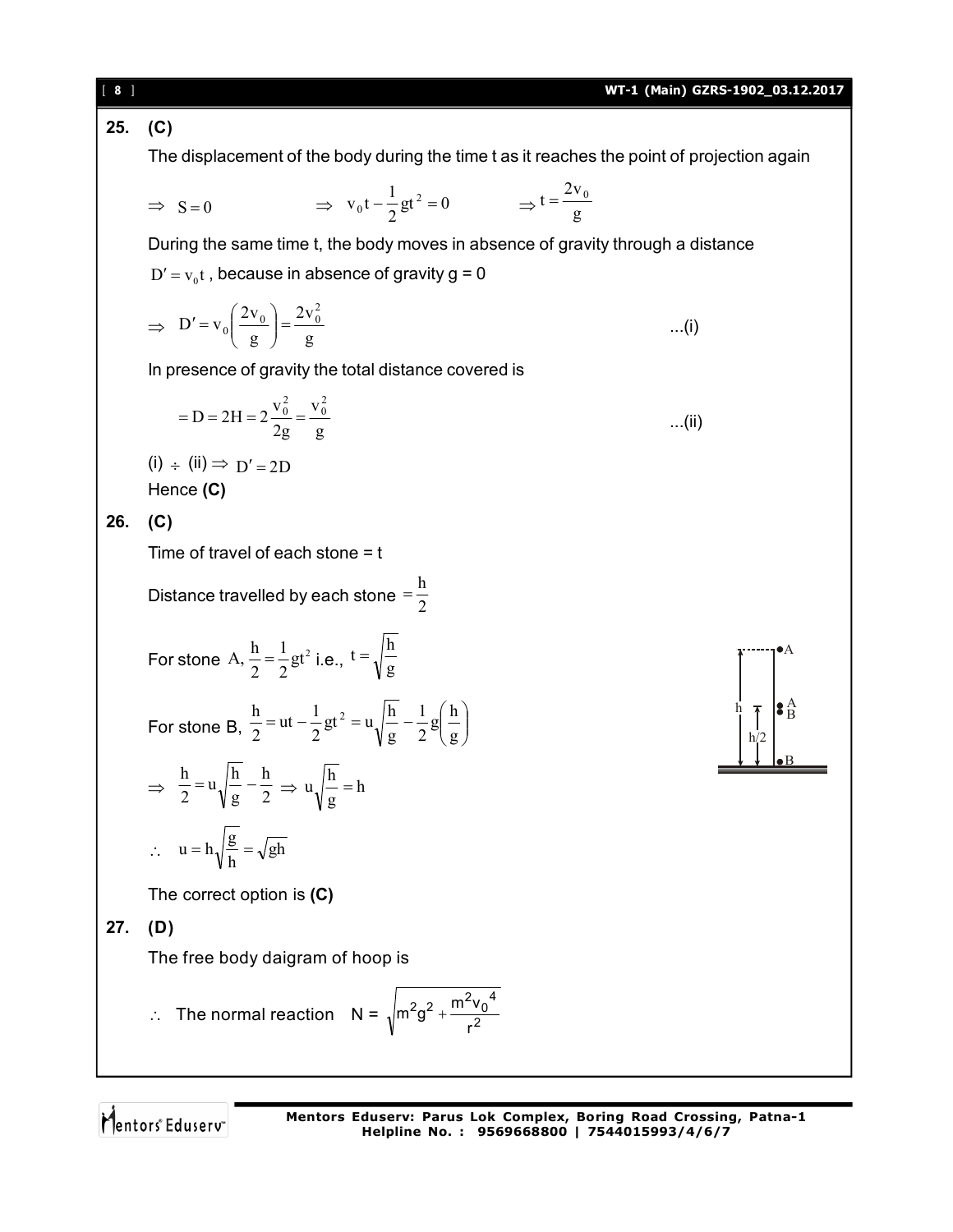**WT-1 (Main) GZRS-1902\_03.12.2017** [ **9** ]

 Frictional force = µkN = µ<sup>k</sup> <sup>2</sup> 4 0 2 2 2 r m v m g dangential acceleration = m µkN = µ<sup>k</sup> <sup>2</sup> 4 2 0 r v g **28. (B)** kx m m (+ x) <sup>2</sup> (pseudo force) kx = m<sup>2</sup> *+* m<sup>2</sup>x (k – m<sup>2</sup> ) x = m<sup>2</sup> *x =* <sup>2</sup> 2 k – m m **29. (A)** For a force of 100 N on 10 kg block, relative motion will take place. The frictional force between 10 kg block and 40 kg block, f mg 0.4109.8N The acceleration of the slab of 40 kg is 2 0.98 m/s 0.4 10 9.8 a

$$
a=\frac{}{40}=0.
$$

#### **30. (D)**

Let retardation of body is *a* and air resistance is *f*

v = u + at  
\n0 = 40 - 3a  
\n
$$
a = \frac{40}{3}
$$
 m/s<sup>2</sup>  
\nma = mg + f  
\nf = ma - mg = 1.5 $(\frac{40}{3} - 10)$  = 5 N

**Mentors Eduserv: Parus Lok Complex, Boring Road Crossing, Patna-1 Helpline No. : 9569668800 | 7544015993/4/6/7**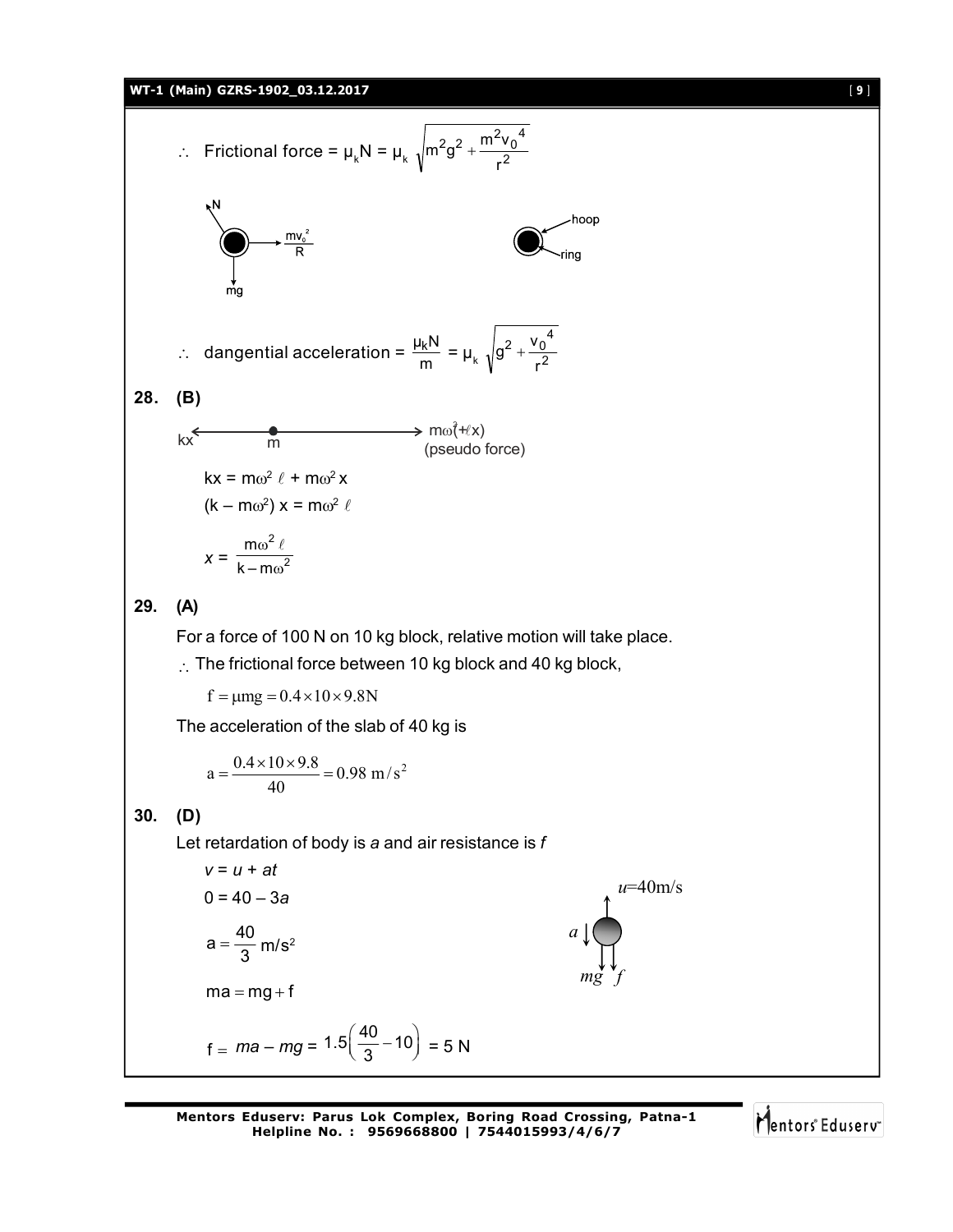| [10] | WT-1 (Main) GZRS-1902_03.12.2017                                                                                                                          |
|------|-----------------------------------------------------------------------------------------------------------------------------------------------------------|
|      | <b>CHEMISTRY</b>                                                                                                                                          |
| 31.  | (C)                                                                                                                                                       |
|      | Acid                                                                                                                                                      |
|      | $H_2A$<br>Ag <sub>2</sub> A<br>Salt                                                                                                                       |
|      | $\frac{1}{108 \times 2 + x} \times 2 = \frac{0.108}{108}$                                                                                                 |
|      | or, $x = 1784$                                                                                                                                            |
|      | molar mass of $H2A = 1786$                                                                                                                                |
| 32.  | (C)                                                                                                                                                       |
|      | $P_{gas}$ =820 – 60 = 760 torr = 1 atm                                                                                                                    |
|      | $PV = \frac{m}{M}RT$                                                                                                                                      |
|      | or $M = \frac{mRT}{PV} = \frac{10 \times 0.082 \times 300}{1 \times 2} = 123$                                                                             |
| 33.  | (D)                                                                                                                                                       |
|      | $_{58}$ Ce = [Xe]4f <sup>1</sup> 5d <sup>1</sup> 6s <sup>2</sup>                                                                                          |
|      | $Ce^{+3} = [Xe]4f^{1}$ , i.e. only one unpaired electron                                                                                                  |
|      | $\mu = \sqrt{n(n+2)} = \sqrt{1(1+2)} = \sqrt{3} = 1.73$ BM                                                                                                |
| 34.  | (B)                                                                                                                                                       |
|      | $Fe^{2+} \rightarrow 4s^{\circ}3d^6$                                                                                                                      |
|      |                                                                                                                                                           |
|      | Spin multiplicity = $2\Sigma s + 1 = 2\left(1 + \frac{1}{2} + \frac{1}{2} + \frac{1}{2} + \frac{1}{2} + \frac{1}{2} - \frac{1}{2}\right) + 1 = 4 + 1 = 5$ |
| 35.  | (D)                                                                                                                                                       |
|      | $\frac{\Delta x_e.m_e.\Delta v_e^-}{\Delta x_p.m_p.\Delta v_p} = 1 \Longrightarrow \frac{\Delta v_e}{\Delta v_p} = \frac{m_p}{m_e}$                       |
|      |                                                                                                                                                           |
| 36.  | (B)                                                                                                                                                       |
|      | $IE = +13.6z^2 = 13.6 \times 9 = 122.4ev$ ,                                                                                                               |
|      | KE of emitted electron = $122.4 - 13.6 = 108.8$ ev.                                                                                                       |
|      | $\lambda = \sqrt{\frac{150}{V(in volt)}} = \sqrt{\frac{150}{108.8}} = 1.17 A^{\circ}$                                                                     |
|      |                                                                                                                                                           |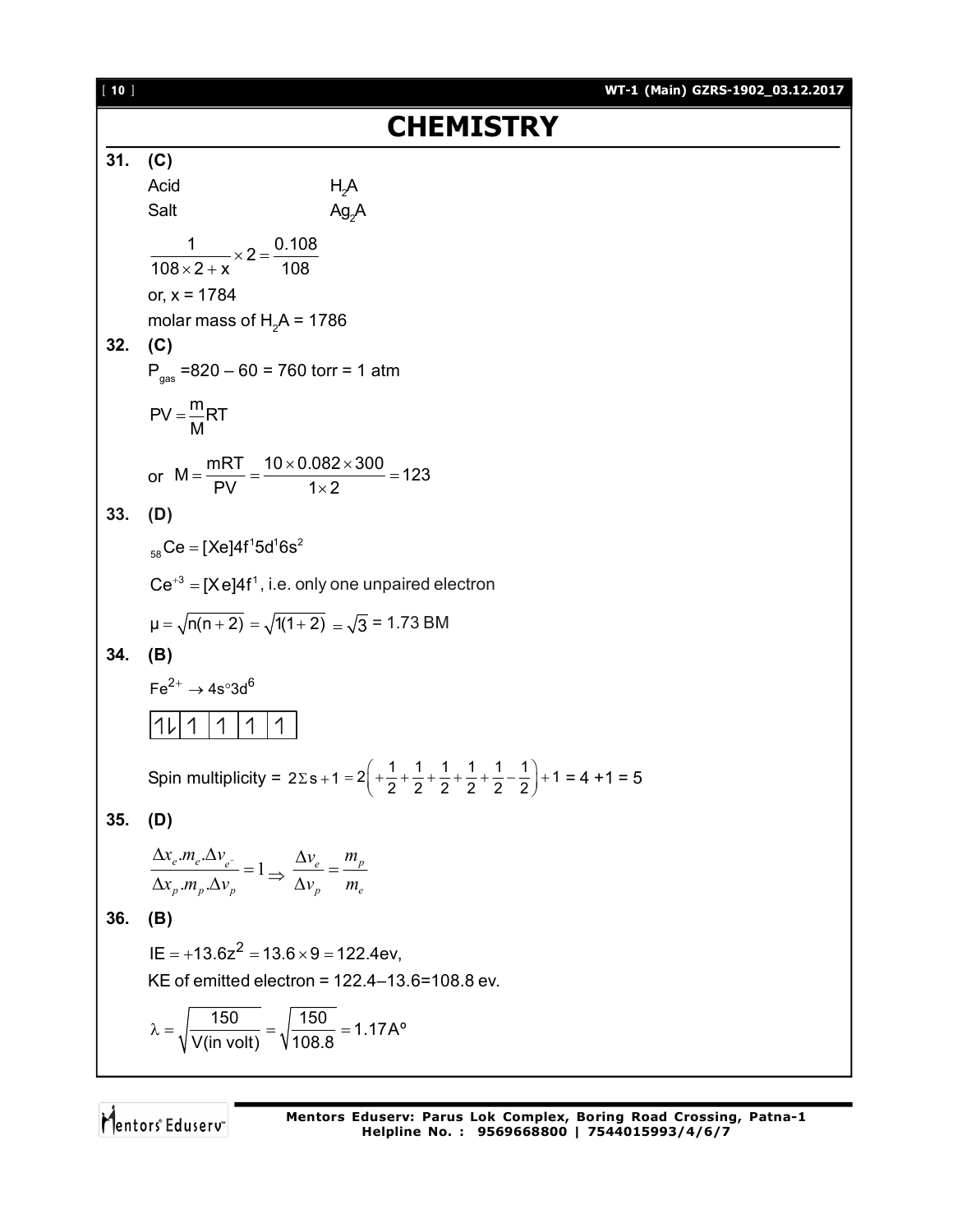#### **WT-1 (Main) GZRS-1902\_03.12.2017** [ **11** ]

**37. (D)**  $P = 4\pi r^2 \psi^2$  $\frac{dP}{dx} = 0 \implies z = 4$ dr  $= 0 \Rightarrow z = 4$ **38. (D) 39. (B)** 200 gm (109%) New oleum  $H_2SO_4 + SO_3 + |H_2O| \longrightarrow |H_2SO_4 + SO_3$ 120 gm 80 gm 9 gm 169 gm 40 gm  $\downarrow$   $\downarrow$   $\downarrow$   $\downarrow$ **New oleum**  $\cdot$  209 gm new oleum can give maximum of 218 gm H<sub>2</sub>SO<sub>4</sub>.  $\therefore$  100 gm new oleum can give maximum of  $\frac{218}{200} \times 100 = 104.30$ 209  $\times$ 100 = 1  $\therefore$  % labelling of new oleum = 104.3% **40. (C)**  $v \propto \frac{z}{2}$ ;  $r \propto \frac{n^2}{2}$ ; n z  $\propto$   $\stackrel{\scriptstyle -}{\scriptstyle -}$ ; r $\propto$  : frequency of revolution  $=\frac{v_n}{2\pi r_n}$  $\frac{V_{n}}{V_{n}}$  $2\pi r_{\scriptscriptstyle\rm n}$  $=$  $\pi$ Conulombic force of attraction 2  $\sigma$ )r<sup>2</sup> Ze  $(4\pi \varepsilon_{_{0}})$ ri  $=$  $\pi$ ε **41. (C)** Let the transition took place from  $\mathsf{n}_\mathsf{2}$  to  $\mathsf{n}_\mathsf{1}$ .  $n_2 + n_1 = 4$  ... (1)  $n_2 - n_1 = 2$  ... (2) Using (1) & (2), we get;  $n_2 = 3$ ;  $n_1 = 1$ 2  $\frac{1}{\lambda} = \overline{v} = (R_H)(3^2) \frac{1}{1^2} - \frac{1}{3^2} = (R_H)(9) \left(\frac{8}{9}\right) = 8R_H$  $1^2$   $3^2$   $\left[\begin{array}{cc} 0 & \cdots & \cdots & \cdots \end{array}\right]$  $\frac{1}{\lambda} = \overline{v} = (R_H)(3^2) \left[ \frac{1}{1^2} - \frac{1}{3^2} \right] = (R_H)(9) \left( \frac{8}{9} \right) = 8$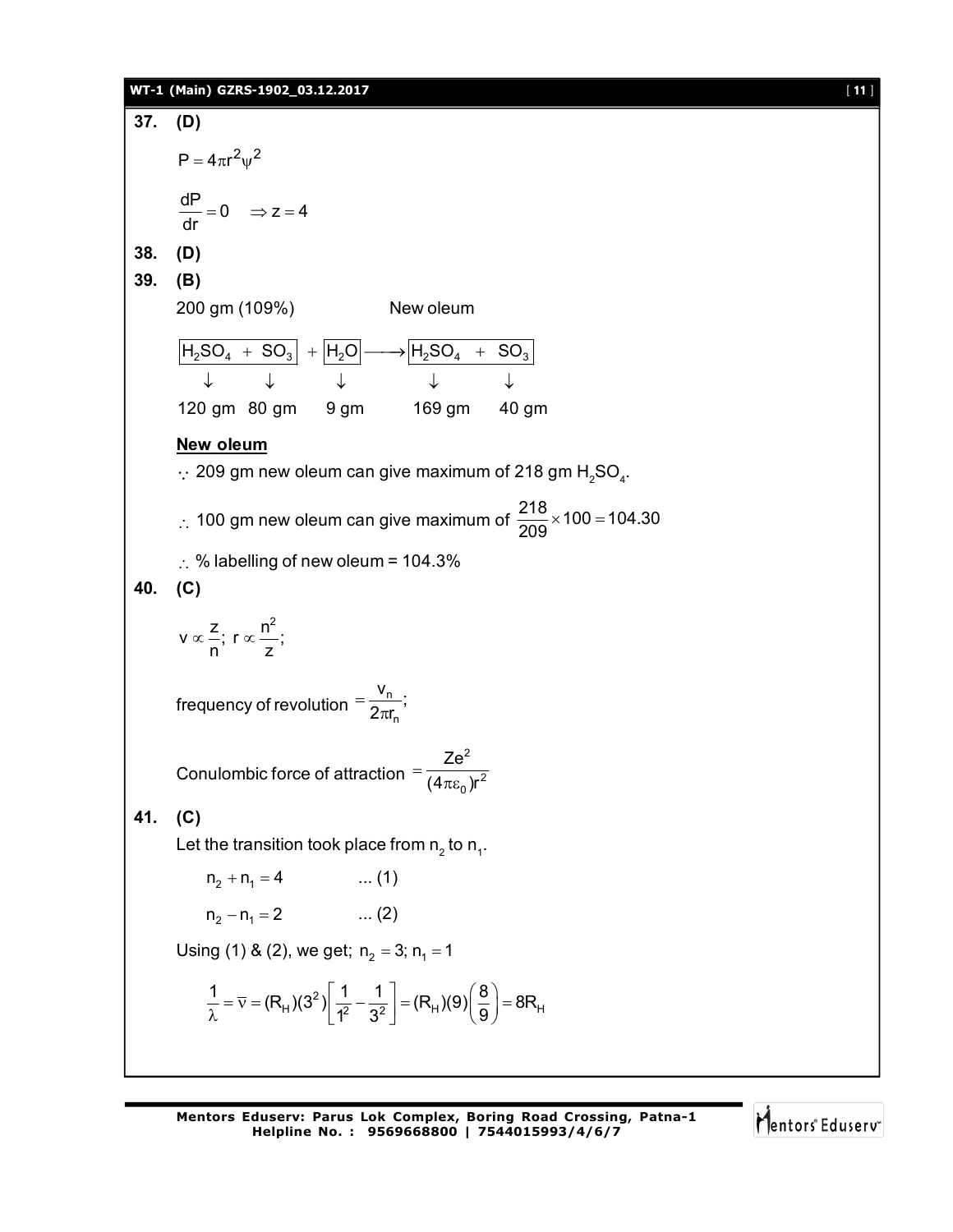| $[12]$ | WT-1 (Main) GZRS-1902_03.12.2017                                                                          |
|--------|-----------------------------------------------------------------------------------------------------------|
| 42.    | (C)                                                                                                       |
|        | $\begin{aligned} \mathsf{E}_{\mathsf{supp}} = \varphi + \mathsf{K}.\mathsf{E}. \end{aligned}$             |
|        | $\frac{hC}{\lambda_{s}} = \phi + K.E$                                                                     |
| 43.    | (C)                                                                                                       |
| 44.    | (A)                                                                                                       |
| 45.    | (A)                                                                                                       |
| 46.    | (B)                                                                                                       |
|        | $\frac{2E_1}{N_O}, \frac{2E_2}{N_O}$                                                                      |
|        | $x(g) \rightarrow x^+_{(g)} + 1e$<br>$\frac{N_0}{2} \rightarrow E_1$                                      |
|        | $\therefore \frac{N_o}{2} \rightarrow E_1$                                                                |
|        | $\therefore 1 \longrightarrow \frac{E_1}{\frac{N_0}{2}} = \frac{2E_1}{N_0}$                               |
|        | $X(g) + 1e - x_{(g)}^- - E_2$                                                                             |
|        | $\frac{N_0}{2} \rightarrow E_2$                                                                           |
|        | $1 \longrightarrow \frac{E_2}{\frac{N_0}{2}} = \frac{2E_2}{N_0}$                                          |
| 47.    | (D)                                                                                                       |
|        | $Sc^{+3}$ , Ti <sup>+3</sup> , V <sup>+2</sup> , Cr <sup>+3</sup>                                         |
|        | Non-metals having gaint structure have high M.P. i.e. Si.                                                 |
| 48.    | (A)                                                                                                       |
|        | The element with atomic number 43 has the configuration:                                                  |
|        | $2,8,18,8+5,2$                                                                                            |
|        | 4d <sup>5</sup> , 5s <sup>2</sup>                                                                         |
|        | Thus, the element just above 43 belongs to 4th period and has atomic number 25. The<br>configuration is : |
|        | $2,8,8,18+52$                                                                                             |
|        | $3d^5$ , $4s^2$                                                                                           |
|        |                                                                                                           |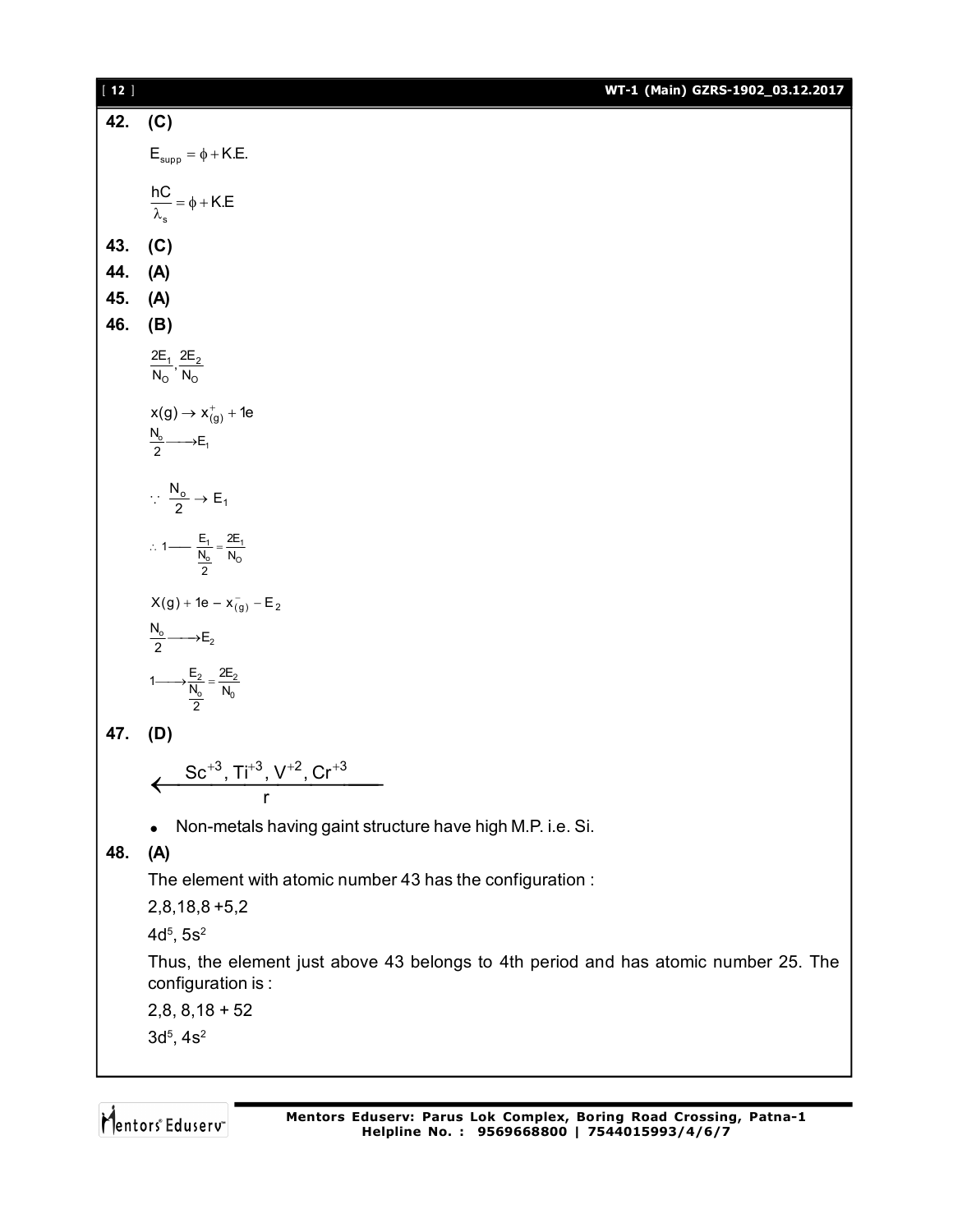#### **WT-1 (Main) GZRS-1902\_03.12.2017** [ **13** ]

### **49. (C)**

The atomic number will be  $2 + 8 + 8 + 18 + 16 = 52$ 

**50. (C)**

For isoelectronic species, the size of an ion increases with increase in the negative charge.

# **51. (C)**

If protons are same, they must have same atomic number.

# **52. (D)**

# **53. (B)**

(i)  $\,$  Acidic oxides are generally formed by non-metals, SnO $_2$  is amphoteric.

(ii) Basic oxides are generally formed by metal.

(iii) ZnO, BeO, SnO $_{\rm 2}$ , Ga $_{\rm 2}$ O $_{\rm 3}$ , PbO, SnO are amphoteric in nature. It is react with strong acid and strong base, and as a result gives weak acid and weak base.

(iv)  $N_2O$ ,  $H_2O$ ,  $NO$  are neutral oxides. [CaO is basic oxides]

**54. (A)**

# **55. (A)**

Correct order of B,C & D

 $BDE \rightarrow Cl_2 > Br_2 > F_2 > I_2$ 

Catenation  $\rightarrow$  C  $\gg$  Si  $>$  Ge = Sn  $\gg$  Pb

 $IP \rightarrow Mn^{+7} > Mn^{+4} > Mn^{+2}$ 

**56. (C)**

Due to size of Nitrogen is smaller than another.

# **57. (D)**

Electrons in orbitals bearing a lower 'n' value are more attrached to the nucleus then electrons in orbitals bearing a higher 'n' value. Hence, the removal of electrons from orbitals bearing a higher 'n' value is easier than the removal of electrons from orbitals having a lower 'n' value.

**58. (B)**

Within a period, the oxidising charactor increases from left to right, therefore among F,O and nitrogen oxidising power decreases in the order  $F > 0 > N$ . However within a group oxidising power decreases from top to bottom. Thus, fluorine is more oxidising aent than CL. Further because 'O' is more eletronegative than Cl, therefore oxygen is more oxidising agent than CL.

Order of oxidising property  $=F > 0 > Cl > N$ 

## **59. (D)**

Due to decerasing trend of I.E. reactivity increase along the group but due to standard electrode potential reactivity of halogen in decreasing order along the group.

$$
60. (A)
$$

 $\Delta H_{\text{ion}} = -\Delta H$ eg

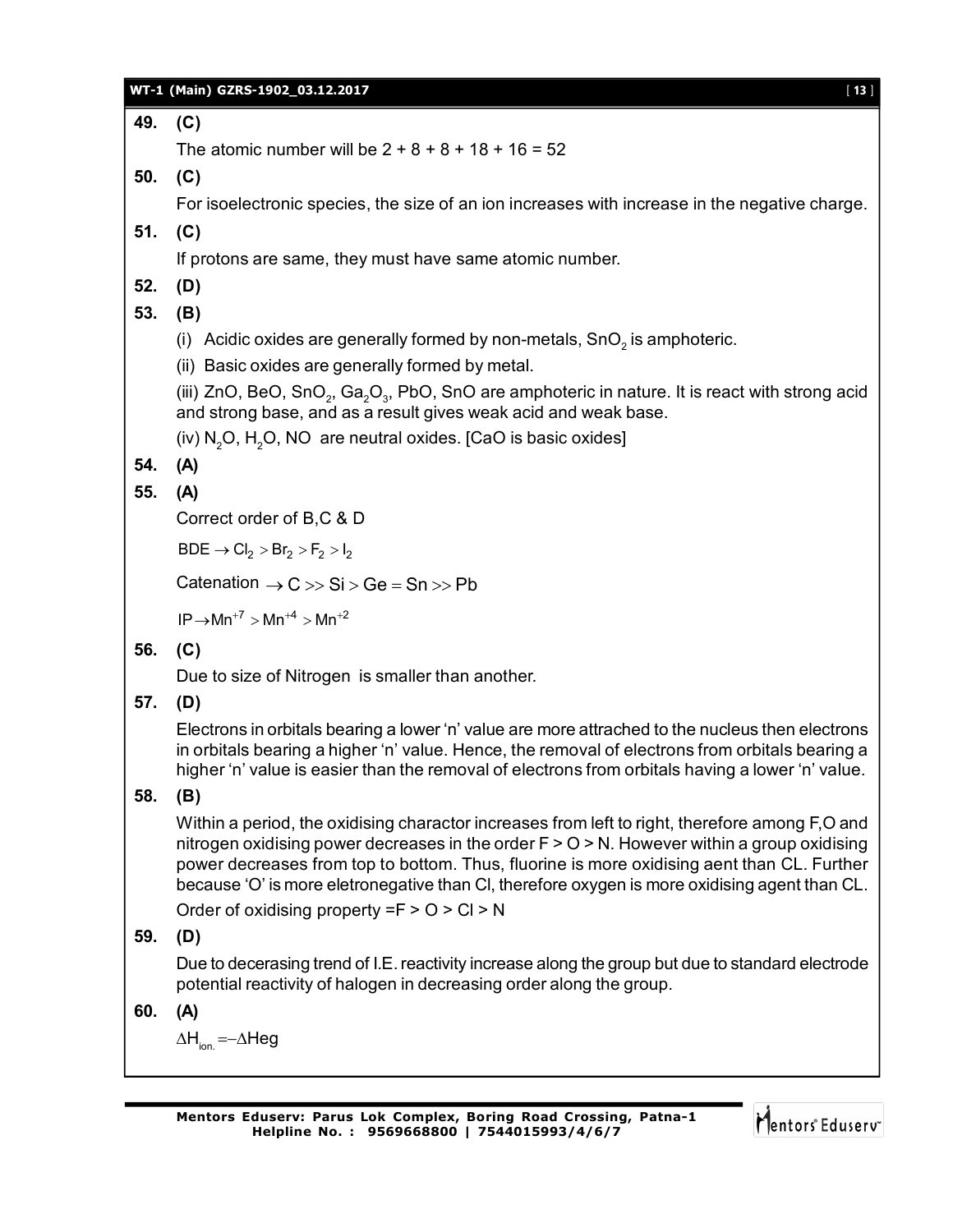| $[14]$ | WT-1 (Main) GZRS-1902_03.12.2017                                                                                               |
|--------|--------------------------------------------------------------------------------------------------------------------------------|
|        | <b>MATHEMATICS</b>                                                                                                             |
| 61.    | (B)                                                                                                                            |
|        | $\sqrt{12-\sqrt{68+48\sqrt{2}}}$                                                                                               |
|        | = $\sqrt{12-\sqrt{(6+4\sqrt{2})^2}}$ = $\sqrt{12-6-4\sqrt{2}}$ = $\sqrt{6-4\sqrt{2}}$ = $\sqrt{(2-\sqrt{2})^2}$ = $2-\sqrt{2}$ |
| 62.    | (B)                                                                                                                            |
|        | $x = \sqrt{3 - \sqrt{5}}$<br>$y = \sqrt{3 + \sqrt{5}}$                                                                         |
|        | $xy = 2$                                                                                                                       |
|        | $x + y = \sqrt{x^2 + y^2 + 2 \times 2}$                                                                                        |
|        | $=\sqrt{6+4} = \sqrt{10}$                                                                                                      |
|        | $x - y = \sqrt{6 - 4} = \sqrt{2}$                                                                                              |
|        | Put the value we get the ans.                                                                                                  |
|        | $(x - y) + 2xy(x + y) - xy(x - y)(x2 + y2 + xy)$                                                                               |
|        | $-\sqrt{450} + \sqrt{160}$                                                                                                     |
| 63.    | (C)                                                                                                                            |
|        | Given, $ 4x + 3  +  3x - 4  = 12$                                                                                              |
|        | When $x \leq \frac{-3}{4}$                                                                                                     |
|        | $-(4x + 3) - (3x - 4) = 12$<br>$\dots(i)$                                                                                      |
|        | $-7x = 11 \Rightarrow x = -\frac{11}{7}$ (Accepted)                                                                            |
|        | When $\frac{-3}{4} < x \leq \frac{4}{3}$                                                                                       |
|        | $4x + 3 - (3x - 4) = 12$ ; $x = 5$ (Rejected) (ii)when $x > \frac{4}{3}$                                                       |
|        | $4x + 3 + (3x - 4) = 12;$ (iii)                                                                                                |
|        | $7x = 13 \Rightarrow x = \frac{13}{7}$ (Accepted)                                                                              |
|        | From (i) $x = -\frac{11}{7}$ From (ii) $x = 5$ (reject)                                                                        |
|        | From (iii) $x = \frac{13}{7}$                                                                                                  |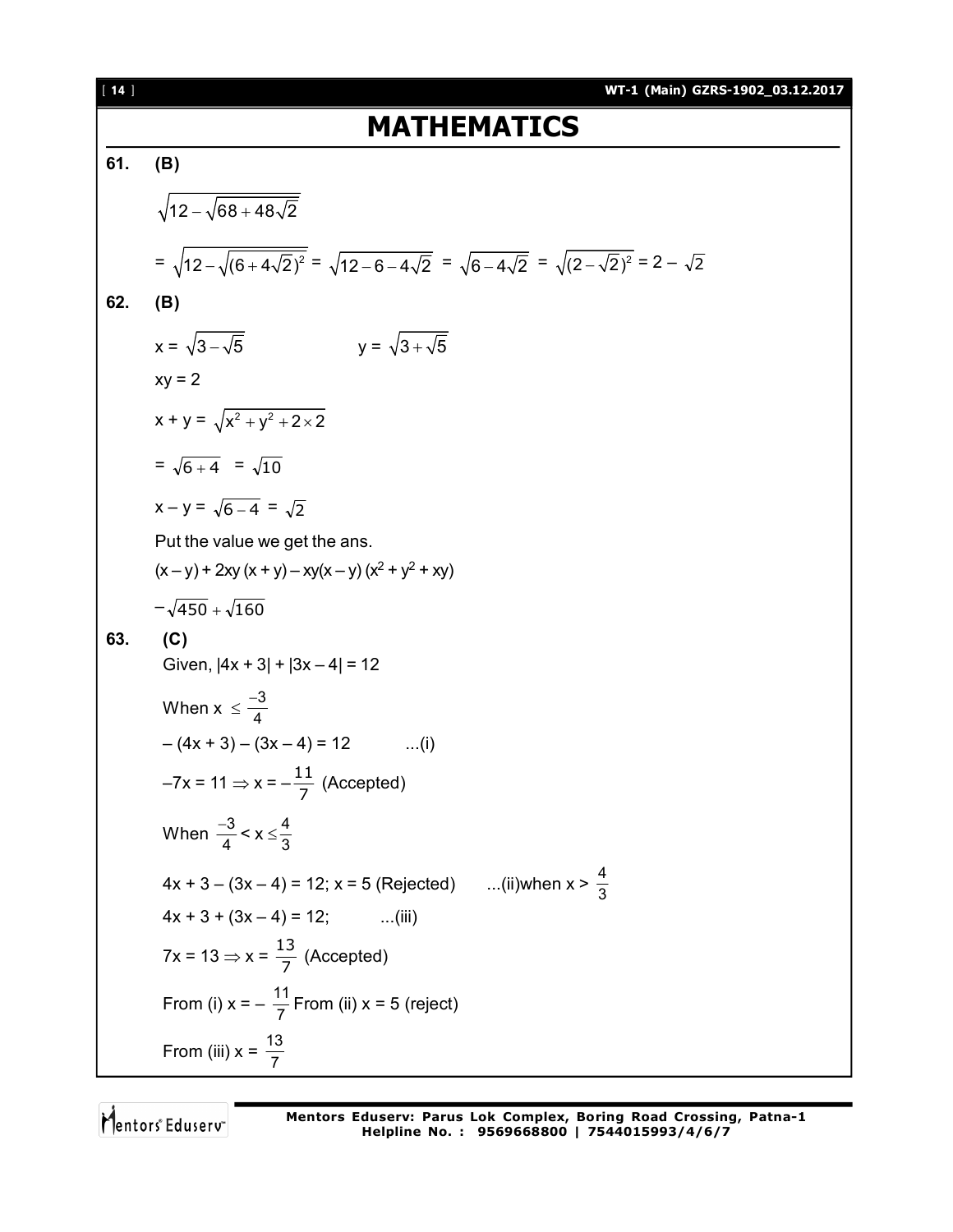#### **WT-1 (Main) GZRS-1902\_03.12.2017** [ **15** ]

64. **(D)**  
\n
$$
= \frac{2^{\log_2(a^4)} - 3^{\log_3(a^2+1)} - 2a}{7^{\log_7(a^2)} - a - 1} = \frac{a^4 - (a^2 + 1) - 2a}{a^2 - a - 1}
$$
\n
$$
= \frac{(a^2)^2 - (a + 1)^2}{(a^2 - a - 1)} = a^2 + a + 1
$$
\n65. **(A)**  
\na, b, c in A.P.  $\Rightarrow$  2b = a + c ...(i)  
\np, q, r, in H.P.  $\Rightarrow$  q =  $\frac{2pr}{p+r}$  ...(ii)  
\nap, bq, cr in G.P.  $\Rightarrow b^2q^2 = acpr$  ...(iii)  
\nFrom (ii) 8 (iii), we get  
\n
$$
\Rightarrow \frac{b^2 \cdot 4(pr)^2}{(p + r)^2} = ac pr \Rightarrow \frac{(a + c)^2pr}{(p + r)^2} = ac(from (i))
$$
\n
$$
\Rightarrow \frac{(p + r)^2}{pr} = \frac{(a + c)^2}{ac} \Rightarrow \frac{p^2 + r^2}{pr} + 2 = \frac{a^2 + c^2}{ac} + 2
$$
\n
$$
\Rightarrow \frac{p}{r} + \frac{r}{p} = \frac{a}{c} + \frac{c}{a}.
$$
\n66. **(A)**  
\n
$$
x = 2^{\log_2(8 \log_1^{10})}
$$
\n
$$
x = 2^8
$$
\n
$$
log_B N = \frac{\log_4 4}{\log_5 6} \frac{\log_3 6}{\log_6 6} \frac{\log_3 36}{\log_3 7}
$$
\n
$$
= \frac{\log_4 4}{\log_3 7} = \log_{37} \frac{4}{37} = \left(\frac{2^3}{2^4}\right)^{\frac{4}{37}} = 2
$$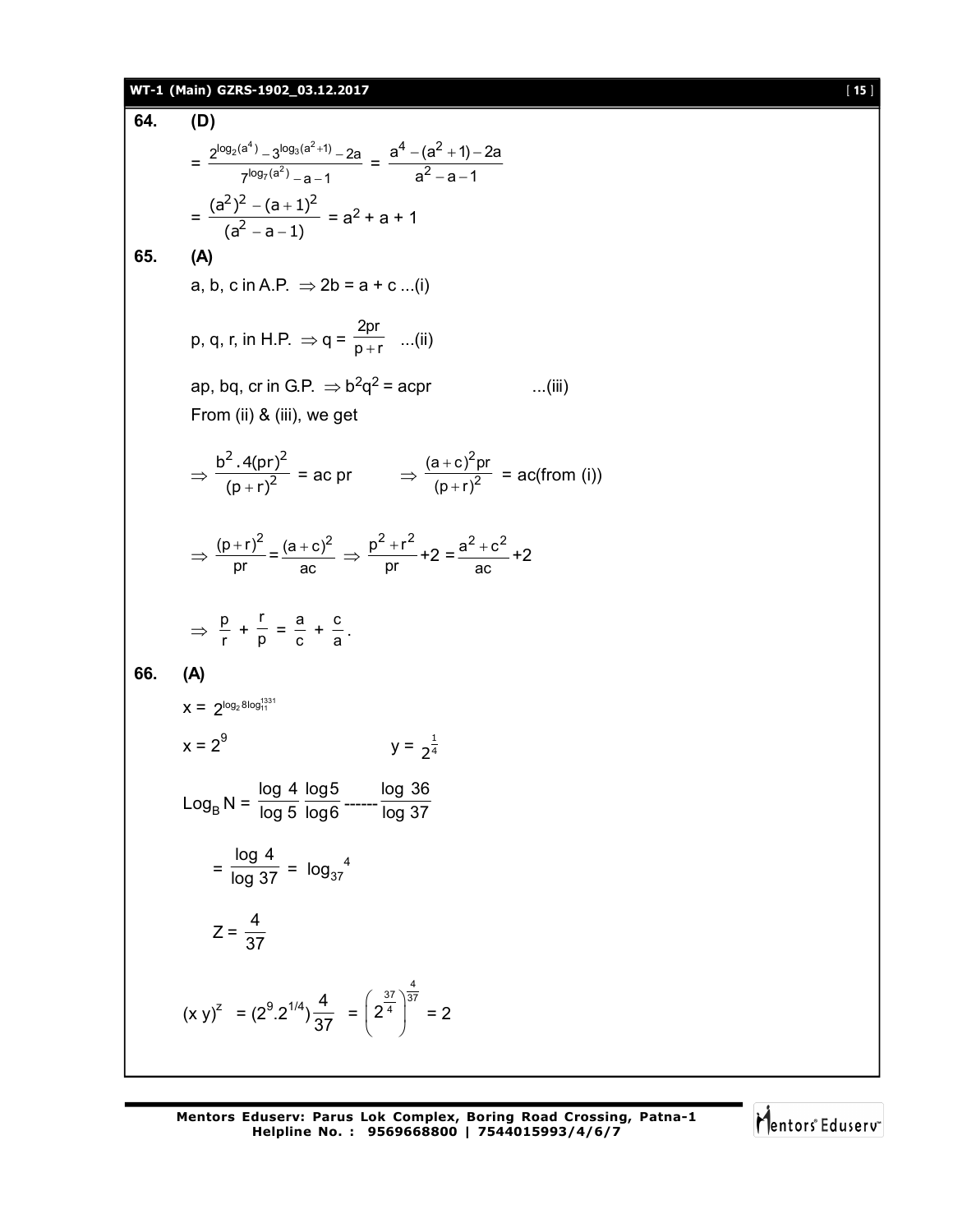[ **16** ] **WT-1 (Main) GZRS-1902\_03.12.2017 67. (A)**  $x_i > 0$ , i = 1, 2, ...., 50 &  $x_1 + x_2 + x_3 + ... + x_{50} = 50$ or  $\sum_{n=1}^{50}$  $\sum_{1}^{30} x_i = 50 \Rightarrow \frac{\sum x_i}{50} = 1$  $\therefore$  A.M.  $\geq$  H.M. 50 i 1 x 50  $\left(\sum_{1}^{50} x_i\right)$  $\geq \frac{5}{6}$  $\overline{1}$  <sup>x</sup>i 50 1  $\left(\sum_{1}^{50} \frac{1}{x_i}\right)$  $\Rightarrow$  1  $\geq \frac{5}{60}$  $\overline{1}$  ^i 50 1  $\left(\sum_{1}^{50} \frac{1}{x_i}\right)$  $\Rightarrow \sum^{50}$  $\frac{1}{1}$  x<sub>i</sub> 1  $\geq$  50, Min value of  $\frac{\Sigma-1}{\mathsf{x_i}}$  $\sum_{i=1}^{1}$  = 50 **68. (B)** Let  $x = 5\cos\theta, y = 5\sin\theta$  $0 < 3x + 4y \le 25$   $(:3x + 4y > 0)$ **69. (C)**  2 1 2 1 2 1 2 1 2 1 2 1 1 2 1 2 1 1 1 1  $\frac{n+1}{2-1}$   $\left(\sqrt{n+1} \sqrt{n-1}\right)^2$   $\left(\frac{n+1}{2} + \sqrt{n-1} \right)^2$   $\frac{n+1}{2} - \frac{n-1}{2}$  $\frac{+1}{2} - \sqrt{\frac{n-1}{2}}$  $=$  $\frac{+1}{2} + \sqrt{\frac{n-1}{2}}$  $=$  $\overline{\phantom{a}}$ J  $\setminus$  $\overline{\phantom{a}}$  $\setminus$  $\left(\sqrt{\frac{n+1}{2}}+\sqrt{\frac{n-1}{2}}\right)$  $=$  $\sqrt{1 + \sqrt{n^2 - 1}}$   $\sqrt{n+1}$   $\sqrt{n-1}$   $\sqrt{n+1}$   $\sqrt{n+1}$   $\sqrt{n-1}$   $\sqrt{n+1}$   $\sqrt{n+1}$  $n+1$  |*n*  $n + \sqrt{n^2 - 1}$   $\left( \sqrt{n+1} \sqrt{n-1} \right)^2$   $\sqrt{\frac{n+1}{n+1}} + \sqrt{\frac{n}{n+1}}$ 2 1 2  $=\sqrt{\frac{n+1}{2}-\sqrt{\frac{n-1}{2}}}$ Hence 49 n=1  $a + b\sqrt{2} = \sum_{n=1}^{49} \left( \sqrt{\frac{n+1}{n-1}} - \sqrt{\frac{n-1}{n-1}} \right)$  $\exists$ (V 2 V 2  $\left( \begin{array}{cc} |n+1| & |n-1| \end{array} \right)$  $+ b\sqrt{2} = \sum_{n=1}^{\infty} \left( \sqrt{\frac{n+1}{2}} - \sqrt{\frac{n-1}{2}} \right)$  $\Rightarrow$  a + b $\sqrt{2} = \left(\sqrt{\frac{2}{2}} - 0\right) + \left(\sqrt{\frac{3}{2}} - \sqrt{\frac{1}{2}}\right) + \left(\sqrt{\frac{4}{2}} - \sqrt{\frac{2}{2}}\right) + \left(\sqrt{\frac{5}{2}} - \sqrt{\frac{3}{2}}\right) + \dots$  $+ b\sqrt{2} = \left(\sqrt{\frac{2}{2}} - 0\right) + \left(\sqrt{\frac{3}{2}} - \sqrt{\frac{1}{2}}\right) + \left(\sqrt{\frac{4}{2}} - \sqrt{\frac{2}{2}}\right) + \left(\sqrt{\frac{5}{2}} - \sqrt{\frac{3}{2}}\right) + ...$  $(YZ \t)/(YZ YZ) (YZ YZ) (YZ YZ)$  $\cdots + \left(\sqrt{\frac{49+1}{2}} - \sqrt{\frac{49-1}{2}}\right)$  $+\left(\sqrt{\frac{49+1}{2}}-\sqrt{\frac{49-1}{2}}\right)$  $(VZ VZ)$  $=\sqrt{\frac{49+1}{2}}+\sqrt{\frac{48+1}{2}-\frac{1}{\sqrt{2}}}-0=5+3\sqrt{2}$ 2  $\sqrt{2}$  $\frac{+1}{2} + \sqrt{\frac{48+1}{2} - \frac{1}{\sqrt{2}}} - 0 = 5 + 3\sqrt{2}$   $\Rightarrow$  a = 5, b = 3 and a + b = 8. **70. (C)** Let f(t) =  $9^t + 9^{1-t}$  where t = sin<sup>2</sup>x, t  $\in [0,1]$ Use  $A.M. \ge G.M.$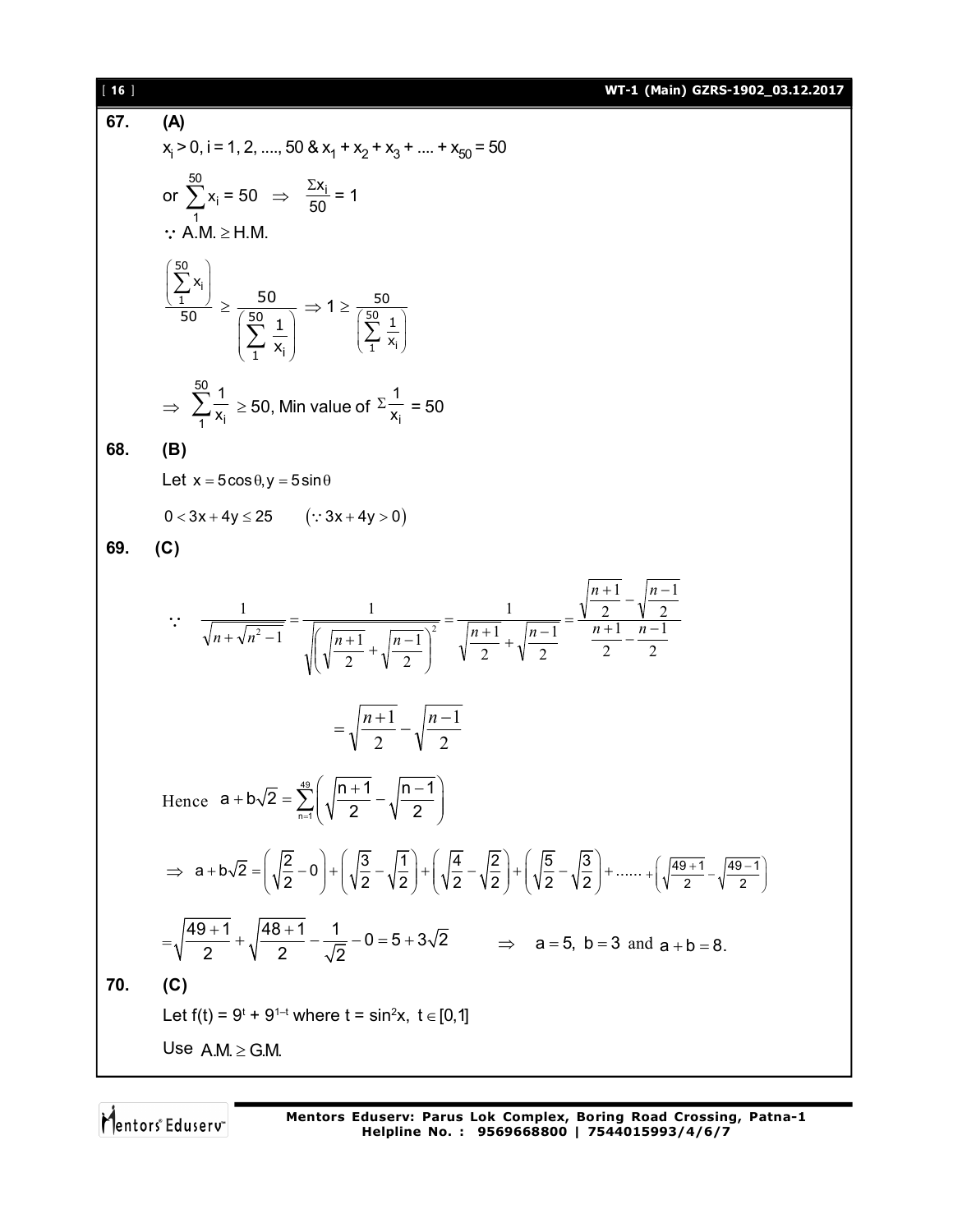#### **WT-1 (Main) GZRS-1902\_03.12.2017** [ **17** ]

71. (A)  
\n10 tan<sup>4</sup> α + 15 = 6(tan<sup>2</sup> α + 1)<sup>2</sup> ⇒ tan<sup>2</sup> α = 
$$
\frac{3}{2}
$$
 ⇒ 9 cosec<sup>4</sup> α + 8 sec<sup>4</sup> α = 75  
\n72. (B)  
\n $t_3 = t_1 + t_2$ ;  $t_7 = 1000$ ;  $t_1 = 1$   
\n $\therefore t_7 = t_1 + t_2 + t_3 + t_4 + t_5 + t_6$   
\n $\Rightarrow 1000 = 2(t_1 + t_2 + t_3 + t_4 + t_5) = 8(t_1 + t_2 + t_3)$   
\n $\Rightarrow 1000 = 16(t_1 + t_2) \Rightarrow t_1 + t_2 = \frac{1000}{16} \Rightarrow t_2 = \frac{123}{2}$   
\n73. (B)  
\n74. (C)  
\n $\text{cosecA} + \text{cotA} = 2$   
\n $\Rightarrow \text{cosecA} - \text{cotA} = 1/2$   
\n $\Rightarrow \text{cosecA} = 5/4$  &  $\text{cot} = 3/4$   
\n $\Rightarrow \text{cosA} = 3/5$   
\n75. (A)  
\n $\text{sec } \theta - \tan \theta = \lambda \Rightarrow \text{sec } \theta + \tan \theta = \frac{1}{\lambda}$   
\n $\therefore \text{ subtracting, } 2 \tan \theta = \frac{1}{\lambda} - \lambda \qquad \text{or} \qquad 2\left(a - \frac{1}{4a}\right) = \frac{1}{\lambda} - \lambda$   
\n $\text{or} \qquad 2a - \frac{1}{2a} = \frac{1}{\lambda} - \lambda \qquad \Rightarrow \lambda = \frac{1}{2a}, -2a$   
\n76. (C)  
\n(A ∩ B) ∪ C = {1,3,5,7,8,9}  
\nA' ∩ B' = {10}  
\n(A ∩ B) ∩ (A ∩ C) = {8}  
\n77. (C)  
\nWe have,  
\n $(2x - 3y)^2 + (3y - 4z)^2 + (4z - 2x)^2 = 0 \Rightarrow 2x = 3y = 4z$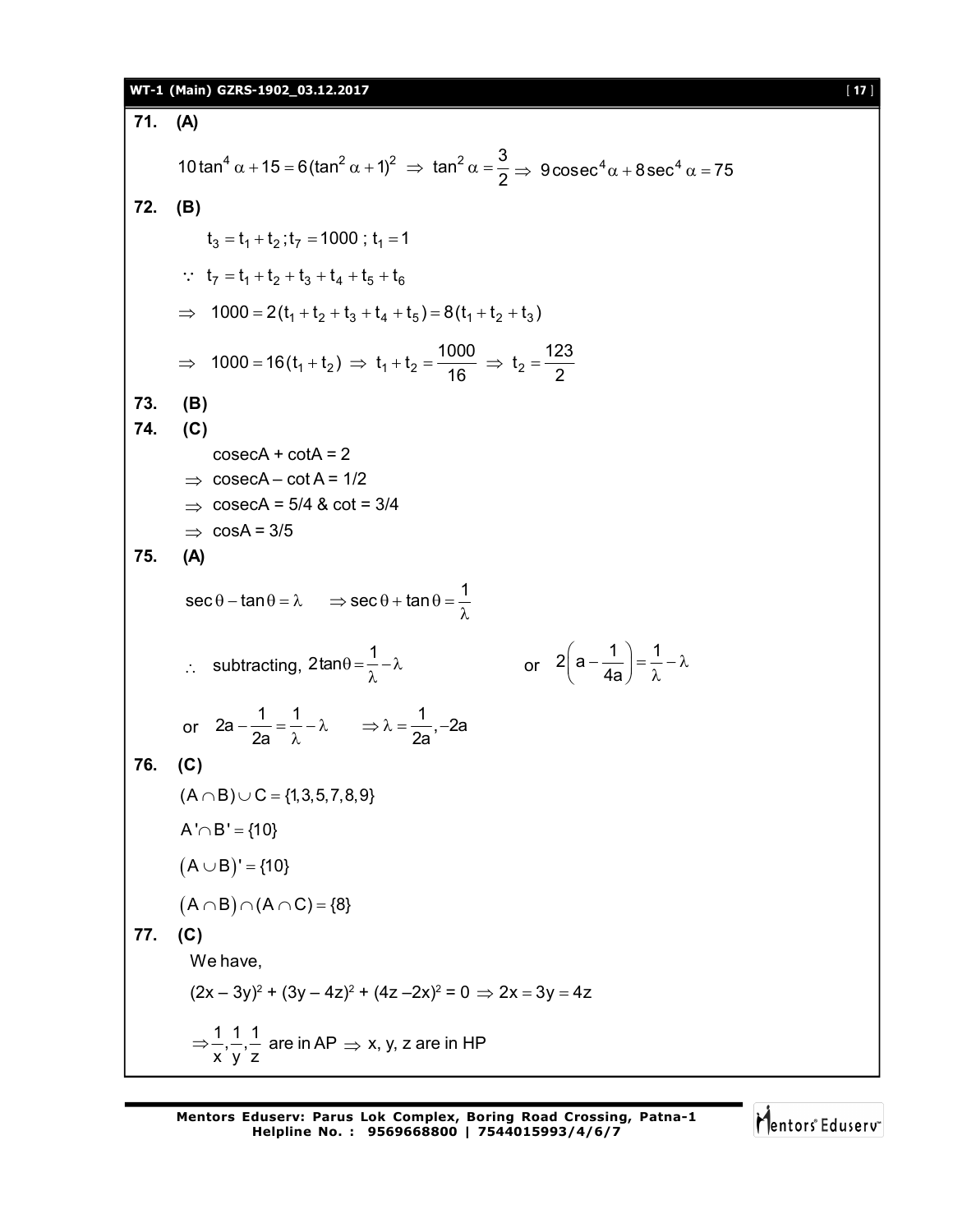| $[ 18 ]$ | WT-1 (Main) GZRS-1902_03.12.2017                                                                                                                                                                                       |
|----------|------------------------------------------------------------------------------------------------------------------------------------------------------------------------------------------------------------------------|
| 78.      | (C)                                                                                                                                                                                                                    |
|          | $\frac{H_1+2}{H_1-2}$ + $\frac{H_{20}+3}{H_{20}-3}$ = $\frac{\frac{1}{2} + \frac{1}{H_1}}{\frac{1}{2} + \frac{1}{H_2}}$ + $\frac{\frac{1}{3} + \frac{1}{H_{20}}}{\frac{1}{1} + \frac{1}{H_1}}$                         |
| 79.      | $=\frac{\frac{1}{2}+\frac{1}{2}+d}{\frac{1}{4}+\frac{1}{2}-d-\frac{1}{2}}+\frac{\frac{1}{3}+\frac{1}{3}-d}{\frac{1}{3}+d-\frac{1}{3}}=\frac{1+d}{-d}+\frac{\frac{2}{3}-d}{d}=\frac{\frac{2}{3}-1}{d}-2=2\times21-2=40$ |
|          | $\sin \alpha + \cos \alpha = -\frac{b}{a}$ and $\sin \alpha \cos \alpha = \frac{c}{a}$                                                                                                                                 |
|          | $\Rightarrow$ 1+2sin $\alpha$ cos $\alpha = \frac{b^2}{a^2}$ $\Rightarrow$ 1+ $\frac{2c}{a} = \frac{b^2}{a^2}$ $\Rightarrow$ $a^2 + 2ac - b^2 = 0$                                                                     |
| 80.      | (C)                                                                                                                                                                                                                    |
|          | sec 40°, sec 80°, sec 160° are the roots of $\frac{8}{13} - \frac{6}{1} + 1 = 0$                                                                                                                                       |
|          | $t^3 - 6t^2 + 8 = 0$<br>$\alpha$                                                                                                                                                                                       |
|          | Sum of roots $= 6$ .<br>$\mathcal{L}$                                                                                                                                                                                  |
| 81.      | (B)                                                                                                                                                                                                                    |
|          | We have, $sin \theta + cos \theta = m$                                                                                                                                                                                 |
|          | and sec $\theta$ + cosec $\theta$ = n                                                                                                                                                                                  |
|          | $\Rightarrow \frac{1}{\cos \theta} + \frac{1}{\sin \theta} = n \Rightarrow \frac{\sin \theta + \cos \theta}{\cos \theta \sin \theta} = n$                                                                              |
|          | $\frac{m}{\cos\theta\sin\theta} = n$                                                                                                                                                                                   |
|          | $\Rightarrow$ cos $\theta$ sin $\theta = \frac{m}{n}$                                                                                                                                                                  |
|          | Squaring (i), we get                                                                                                                                                                                                   |
|          | $\sin^2 \theta + \cos^2 \theta + 2 \sin \theta \cos \theta = m^2 \Rightarrow 1 + 2 \cdot \frac{m}{m} = m^2$                                                                                                            |
|          | $\Rightarrow \frac{2m}{n} = m^2 - 1 \Rightarrow 2m = n(m^2 - 1).$                                                                                                                                                      |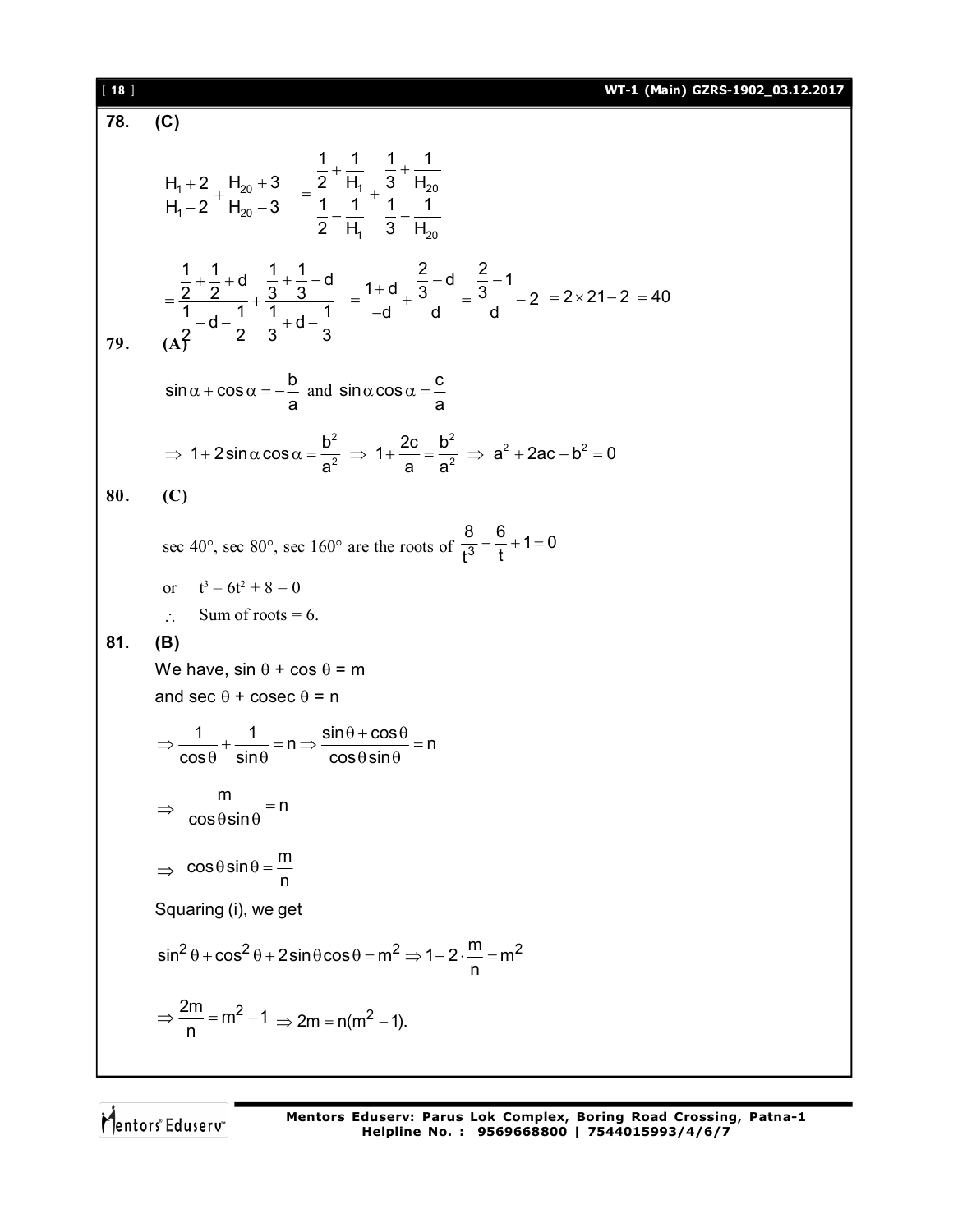#### **WT-1 (Main) GZRS-1902\_03.12.2017** [ **19** ]

82. (C)  
\na<sub>1</sub>, a<sub>2</sub>, a<sub>3</sub>, a<sub>4</sub>, a<sub>5</sub> are in H.P.  
\n⇒ a<sub>2</sub> = 
$$
\frac{2a_1a_3}{a_1+a_3}
$$
 ⇒ 2a<sub>1</sub>a<sub>3</sub> = a<sub>2</sub>a<sub>1</sub> + a<sub>3</sub>a<sub>2</sub>  
\na<sub>4</sub> =  $\frac{2a_3a_5}{a_3+a_5}$  ⇒ 2a<sub>3</sub>a<sub>5</sub> = a<sub>3</sub>a<sub>4</sub> + a<sub>3</sub>a<sub>4</sub>  
\n⇒ a<sub>1</sub>a<sub>2</sub> + a<sub>2</sub>a<sub>3</sub> + a<sub>3</sub>a<sub>4</sub> + a<sub>4</sub>a<sub>5</sub> = 2a<sub>1</sub>a<sub>3</sub> + 2a<sub>3</sub>a<sub>5</sub> .... (i)  
\na<sub>3</sub> =  $\frac{2(a_1a_5)}{a_1+a_5}$  ⇒ a<sub>1</sub>a<sub>3</sub> + a<sub>3</sub>a<sub>3</sub> = 2a<sub>1</sub>a<sub>3</sub> (i) .... (ii)  
\nusing (i) and (ii)  
\na<sub>1</sub>a<sub>2</sub> + a<sub>2</sub>a<sub>3</sub> + a<sub>3</sub>a<sub>4</sub> + a<sub>4</sub>a<sub>5</sub> = 2(2a<sub>1</sub>a<sub>3</sub>) = 4a<sub>1</sub>a<sub>5</sub>  
\n83. (B)  
\nCase 1: When 2x - 3 ≥ 0  
\nIn this case, we have  
\n
$$
|2x - 3| = 2x - 3
$$
\n $\therefore |2x - 3| < x - 1$  ⇒ 2x - 3 < x - 1 ⇒ x - 2 < 0 ⇒ x < 2  
\n⇒ x ∈ [3/2, 2] [∴ x ≥ 3/2]  
\nCase II: When 2x - 3 < 0 i.e., x  $\frac{3}{2}$   
\nIn this case, we have  
\n
$$
|2x - 3| < x - 1
$$
 ⇒ -(2x - 3) < x - 1 ⇒ 3x - 4 > 0 ⇒ x > 4/3  
\n⇒

**Mentors Eduserv: Parus Lok Complex, Boring Road Crossing, Patna-1 Helpline No. : 9569668800 | 7544015993/4/6/7**